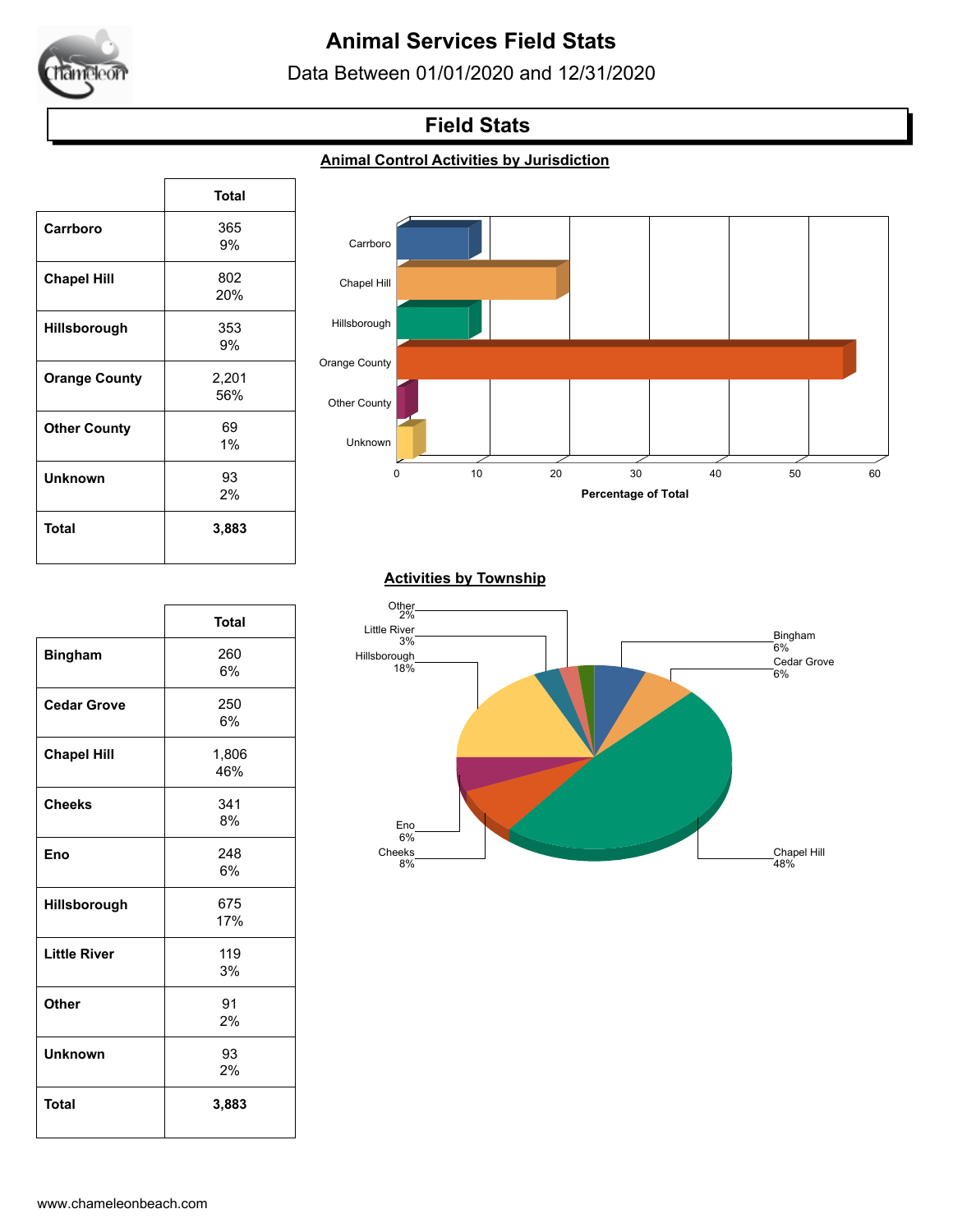

## **Animal Services Field Stats**

### Data Between 01/01/2020 and 12/31/2020

| <b>Activities by Animal Type</b> | <b>Total</b>          | <b>Activities by Call Type</b> | <b>Total</b>             |
|----------------------------------|-----------------------|--------------------------------|--------------------------|
| Cat                              | 578<br>14%            | <b>Assist</b>                  | 84<br>2%                 |
| <b>DK/GS</b>                     | $\mathbf{1}$<br>0%    | <b>Bite</b>                    | 820<br>21%               |
| Dog                              | 2,529<br>65%          | <b>Canvass</b>                 | 97<br>2%                 |
| Fowl                             | 83<br>2%              | Confiscate                     | $\overline{2}$<br>$0\%$  |
| Livestock                        | 116<br>2%             | <b>Cruelty</b>                 | 290<br>7%                |
| Other                            | 80<br>2%              | <b>Declare</b>                 | 105<br>2%                |
| <b>Rabies Vectors</b>            | 378<br>9%             | <b>Exposure</b>                | 340<br>8%                |
| Reptile                          | $\mathbf{1}$<br>$0\%$ | Kennel                         | 10 <sup>1</sup><br>$0\%$ |
| <b>Unknown</b>                   | 8<br>$0\%$            | <b>Nuisance</b>                | 654<br>16%               |
| Wildlife                         | 109<br>2%             | Other                          | 207<br>5%                |
| <b>Total</b>                     | 3,883                 | Owned                          | 73<br>1%                 |

| 84<br><b>Assist</b><br>2%<br>820<br><b>Bite</b><br>21%<br>97<br><b>Canvass</b><br>2%<br>$\overline{\mathbf{c}}$<br><b>Confiscate</b><br>0%<br>290<br><b>Cruelty</b><br>7%<br>105<br><b>Declare</b><br>2%<br>340<br><b>Exposure</b><br>8%<br>Kennel<br>10<br>0%<br>654<br><b>Nuisance</b><br>16%<br>Other<br>207<br>5%<br>73<br>Owned<br>1%<br>13<br><b>Prot Cust</b><br>0%<br>572<br><b>Stray</b><br>14%<br>55<br><b>Tethering</b><br>1%<br>333<br><b>Trap</b><br>8%<br>228<br>Wildlife<br>5%<br><b>Total</b><br>3,883 | <b>Activities by Call Type</b> | <b>Total</b> |
|------------------------------------------------------------------------------------------------------------------------------------------------------------------------------------------------------------------------------------------------------------------------------------------------------------------------------------------------------------------------------------------------------------------------------------------------------------------------------------------------------------------------|--------------------------------|--------------|
|                                                                                                                                                                                                                                                                                                                                                                                                                                                                                                                        |                                |              |
|                                                                                                                                                                                                                                                                                                                                                                                                                                                                                                                        |                                |              |
|                                                                                                                                                                                                                                                                                                                                                                                                                                                                                                                        |                                |              |
|                                                                                                                                                                                                                                                                                                                                                                                                                                                                                                                        |                                |              |
|                                                                                                                                                                                                                                                                                                                                                                                                                                                                                                                        |                                |              |
|                                                                                                                                                                                                                                                                                                                                                                                                                                                                                                                        |                                |              |
|                                                                                                                                                                                                                                                                                                                                                                                                                                                                                                                        |                                |              |
|                                                                                                                                                                                                                                                                                                                                                                                                                                                                                                                        |                                |              |
|                                                                                                                                                                                                                                                                                                                                                                                                                                                                                                                        |                                |              |
|                                                                                                                                                                                                                                                                                                                                                                                                                                                                                                                        |                                |              |
|                                                                                                                                                                                                                                                                                                                                                                                                                                                                                                                        |                                |              |
|                                                                                                                                                                                                                                                                                                                                                                                                                                                                                                                        |                                |              |
|                                                                                                                                                                                                                                                                                                                                                                                                                                                                                                                        |                                |              |
|                                                                                                                                                                                                                                                                                                                                                                                                                                                                                                                        |                                |              |
|                                                                                                                                                                                                                                                                                                                                                                                                                                                                                                                        |                                |              |
|                                                                                                                                                                                                                                                                                                                                                                                                                                                                                                                        |                                |              |
|                                                                                                                                                                                                                                                                                                                                                                                                                                                                                                                        |                                |              |

\* Vector species include bats, foxes, raccoons, skunks, and coyotes